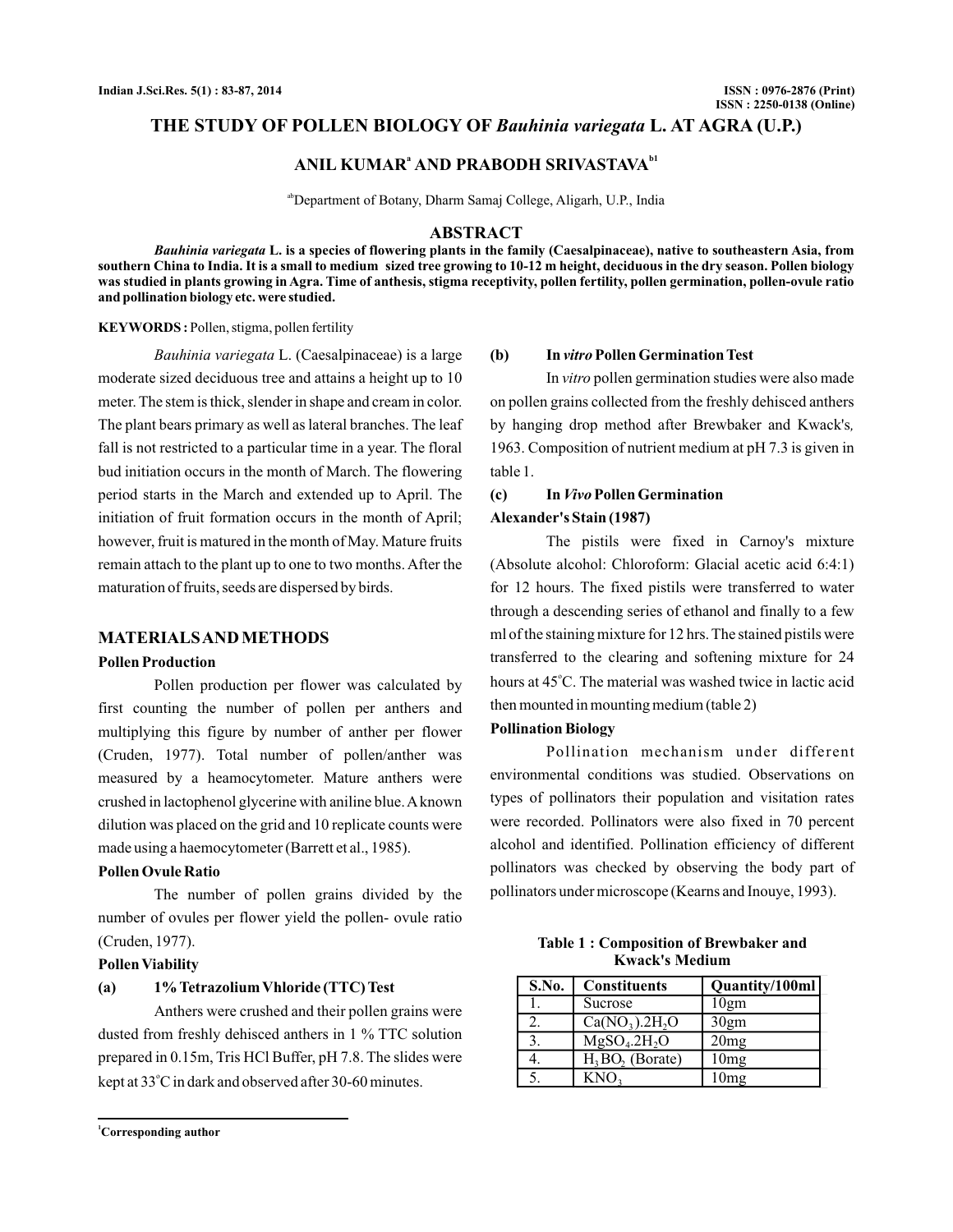| S.No. | <b>Constituents</b>                     | Quantity         |
|-------|-----------------------------------------|------------------|
| 1.    | <b>Staining Mixture:</b>                |                  |
| (i)   | Lactic acid                             | 78ml             |
| (ii)  | Malachite green (1% aq.)                | 4ml              |
| (iii) | Acid fuchsin $(1\%$ aq.)                | 6ml              |
| (iv)  | Aniline blue $(1\%$ aq.)                | 4ml              |
| (v)   | Organge G $(1\%$ in 50% ethanol)        | 2ml              |
| (vi)  | Chloral hydrate                         | 5g               |
| 2.    | <b>Clearing and softening solution:</b> |                  |
| (i)   | Lactic acid                             | 78ml             |
| (ii)  | Phenol                                  | 10g              |
| (iii) | Chloral hydrate                         | 10g              |
| (iv)  | Orange G (1% in 50% ethanol)            | 2ml              |
| 3.    | <b>Mounting Medium:</b>                 |                  |
| (i)   | Lactic acid                             | 50 <sub>ml</sub> |
| (iii) | Glycerol                                | 50ml             |

**Table 2 : Constituents of Staining Mixture, Clearing Softening Solution and Mounting Medium**

## **Controlled Pollination Studies**

- (a) Flower buds of suitable stage i.e. the oldest bud prior to anthesis and anther dehiscence were selected for controlled pollination studies.
- (b) The floral buds were opened carefully, causing minimum disturbances to the floral parts, all the anthers were excised (emasculation) with forceps.
- (c) The emasculation buds were bagged.
- (d) On the day of natural pollination, the bag was carefully opened and little pollen from freshly dehisced anthers was rubbed on the receptive surface of stigma.
- (e) The pollinated flowers were bagged.
- (f) After 8-10 days from pollination, bags were removed and each pollinated flower was observed, all dried and abscised flower were counted as unsuccessful pollination. The flowers which shows fruit formation was counted as successful pollinators.

## **OBSERVATIONS**

## **Floral Biology**

The observations on floral biology are described separately in the following paragraphs:

## **Anthesis**

It is clear from table 3 that flowers open early in the morning at 5.00-6.30 am. However, some flowers were also open in the evening at 5.00 10.00 p.m.

#### **Table 3 : Eloral Biology of Bauhinia variegata** L.

|    | S.No. Parameters           | <b>Observations</b>                           |                   |
|----|----------------------------|-----------------------------------------------|-------------------|
|    |                            | Morning                                       | Evening           |
|    | Time of anthesis           | $5.00 - 6.30$ am                              | $5.00 - 10.00$ pm |
| 2. | Time of anther dehiscence  | $5.30 - 6.30$ am                              | $5.30 - 7.00$ pm  |
|    | Time of stigma receptivity | 5.30–6.30am $\left  6.00 - 9.00 \right $ form |                   |

**Table 4 : UV Absorption Spectra of Stigmatic Exudates of** *B. variegata*

| S.No. | Wave length (nm) | Absorbance |
|-------|------------------|------------|
|       | 350.0            | 2.430      |
|       | 226.0            | 0.150      |
|       | 218.0            | 0.002      |
|       |                  |            |

Table 5 : Pollen Fertility in *Bauhinia variegata* L.

| S.No. | <b>Medium</b> (Stain) | Pollen fertility (%) |
|-------|-----------------------|----------------------|
|       | Alexander stain       | 80-90                |
|       | T.T.C. (1%)           | 80-85                |
|       |                       | 75-80                |

## **Time ofAnther Dehiscence**

Table 3 shows that the dehiscence of anther at about 5.30-6.30 am in the morning. It is interesting to note that pollen grains dehisced by longitudinal slits, while in the evening, open flowers anthers are dehisced at 5.30-7.00pm.

## **Time of Stigma Receptivity**

It is also clear from table 3 that stigma received the pollen grains between 5.30-6.30 am in the morning this time the stigma becomes receptive. However, in the evening open flowers stigma becomes receptive at 6.00-9.00pm.

## **Ultra-VioletAbsorption Spectra of Stigmatic Exudates**

table 4 shows that the UV absorption spectra of stigmatic exudates of *B. variegata*. The highest peak was exhibited at the wave length of 350.0 nm with the absorbance of 2.430. The other two lower peaks are seen at the wave length of 226.0 and 215.0 nm with absorbance of 0.150 and 0.002 respectively.

The composition of exudates varies greatly from species to species. It generally contains varying proportion of lipids, carbohydrates, phenolics and proteins (Heslop-Harrison et al., 1979).The functions of different components of exudates are not clear. The phenolic compounds play an important role in pollen germination, pollen nutrition and in selective promotion or inhibition of pollen germination on the stigma (Sedgley, 1985).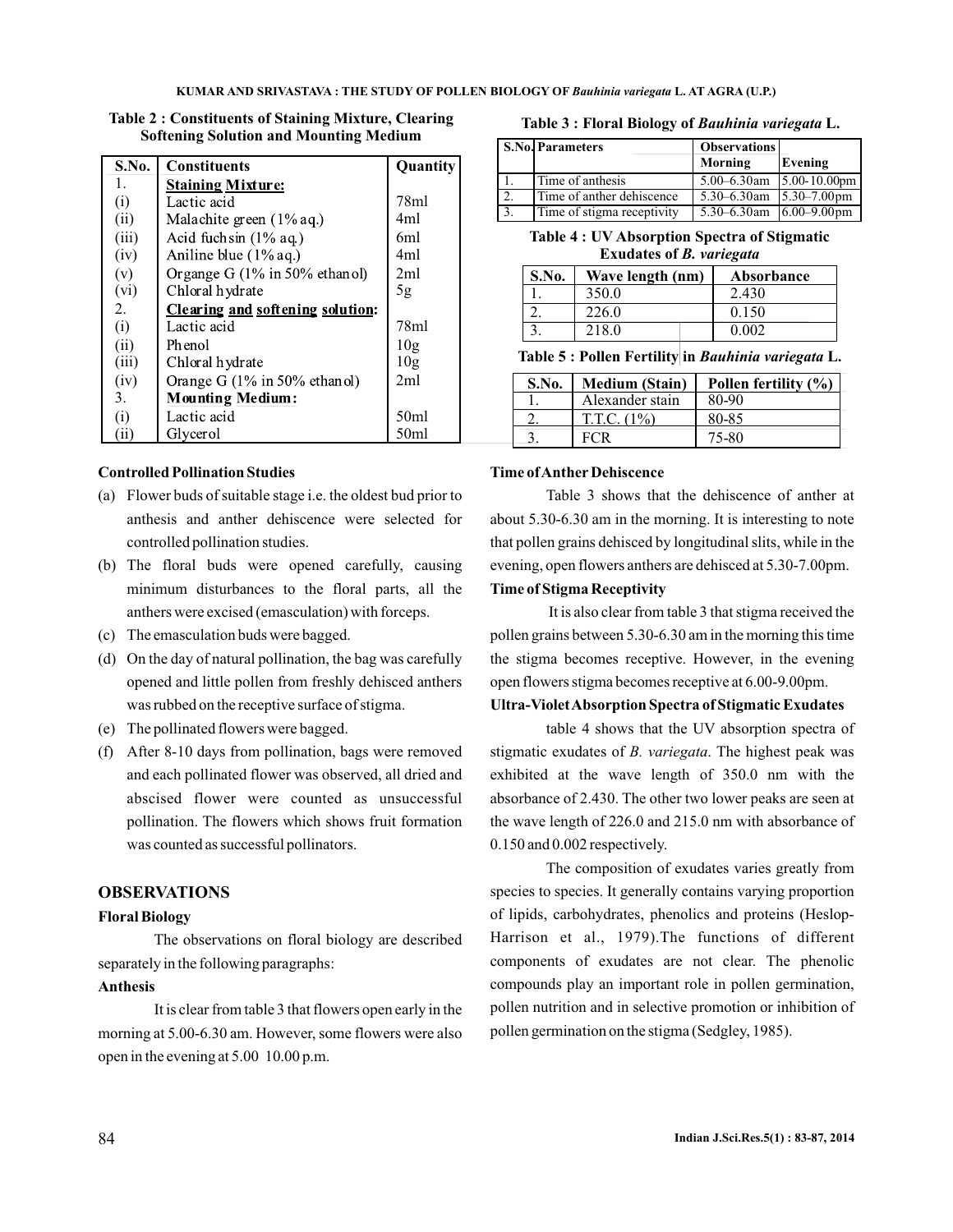| S.No | <b>Chemicals</b> (Medium) | Concentration (%) | Germination( $\%$ ) | Pollen tube length (um) |
|------|---------------------------|-------------------|---------------------|-------------------------|
| -1.  | Brewbaker and Kwack's     |                   |                     |                         |
|      | medium                    |                   | 50                  | 850.0                   |
| 2.   | Sucrose                   | 10                | 40                  | 590.0                   |
|      |                           |                   | 60                  | 880.50                  |
|      |                           | 20                |                     | 675.0                   |

**Table 6 : In vitro Pollen Germination in Bauhinia variegata L.** 

### **Pollen Fertility**

table 5 shows the extent of pollen fertility during the entire flowering period of *Bauhinia variegata*. It is clear from data in the Table that during flowering period the pollen fertility was 80-90 percent as tested by Alexander stain and was 80-85 percent as tested by 1% TTC. However, pollen fertility was 75-80% as observed by FCR test.

#### IN Vitro Pollen Germination

The percentage of in vitro pollen germination and pollen tube growth in Brewbaker and Kwack's medium and in different concentrations of sucrose solution. These are described separately in the following paragraphs:

## **Brewbaker and Kwack'sMedium**

**Sucrose** The data on Brewbaker and Kwack's medium is shown in table 6. It is evident from Table that pollen germination in Brewbaker and Kwack's medium is 50.00 percent. The average pollen tube length recorded as 850µm.

It is also clear from the table 6 that the highest pollen germination (60%) with longest pollen tube length ( $880.50\mu$ m) was recorded in 15% sucrose solution as compared to 10% and 20% sucrose solutions. There are 40% pollen germination recorded in 10% sucrose solution. The average pollen tube length recorded in this concentration was 590µm. However, in 20% sucrose solution, the pollen germination percentage is 45 % with 675 µm tube length.

#### IN *vivo* Pollen Germination

In vivo pollen germination percentage and pollen tube length in *Bauhinia variegata* is shown in table 7. It is evident from the table that the maximum pollen load on stigma is 360-400. However, the number of germinated pollen grains is only 180-200 with 210.0 µm long pollen tubes. While the number of non-germinated pollen was recorded as 180-200. Therefore, these pollen tubes are very short and failed to grow into the long style and thus ovules remain unfertilized.

### **Pollen Production and Pollen- Ovule Ratio**

Table 8 clearly indicates that average number of pollen grains produced per anther was 1400-1600 however pollen grains per flower was 7000-8000 during maximum flowering period. It is also evident from the table that the pollen ovule ratio was 1400:1-700:1.

Pollen ovule ratio also indicates that the species is xenogamous, although geitonogamy and autogamy (only induced, not spontaneous) were also recorded. The species is self-compatible.

## **Pollination Biology**

The results of open and experimental pollination of *B. variegata* are presented in Table 9 and there is 38 40 % fruit set and 20-24 percent fruit set was observed under open pollination. On the other hand, results on self pollination fruit set percentage are only 15-20 percent. However, the fruit set percentage enhanced by cross pollination

Table 7 : In Vivo Pollen Germination in Bauhinia variegata L.

| <b>S.No.</b>     | <b>Parameters</b>            | <b>Observations</b> |
|------------------|------------------------------|---------------------|
|                  | Pollen load on stigma        | $360 - 400$         |
| $\gamma$         | Germinated pollen grains     | $180 - 200$         |
| $\overline{3}$ . | Non-germinated pollen grains | $180 - 200$         |
|                  | Pollen tube length $(\mu m)$ | 210.00              |

**Table 8 : Pollen Production and Pollen Ovule Ratio in** *B. variegata*

| <b>S.No. Parameters</b>               | <b>Observations</b> |
|---------------------------------------|---------------------|
| No. of pollen grains/anther 1400-1600 |                     |
| No. of pollen grains/flower           | 7000-8000           |
| No. of ovules/flower                  | $5-10$              |
| Pollen ovule ratio                    | 1400:1 700:1        |

**Table 9 : Percentage of Fruit Set Under Different Modes** of Pollination in *Bauhinia variegata* L.

| <b>S.No.</b> Parameters | Fruit set $(\% )$ | Seed set $(\% )$ |
|-------------------------|-------------------|------------------|
| Open                    | 38-40             | $20 - 24$        |
| Self                    | 15-20             | $10 - 15$        |
| Cross                   |                   |                  |
| (i) Xenogamy            | 34-35             | $20 - 25$        |
| Geitonogamy<br>(ii)     | 35-45             | $25 - 40$        |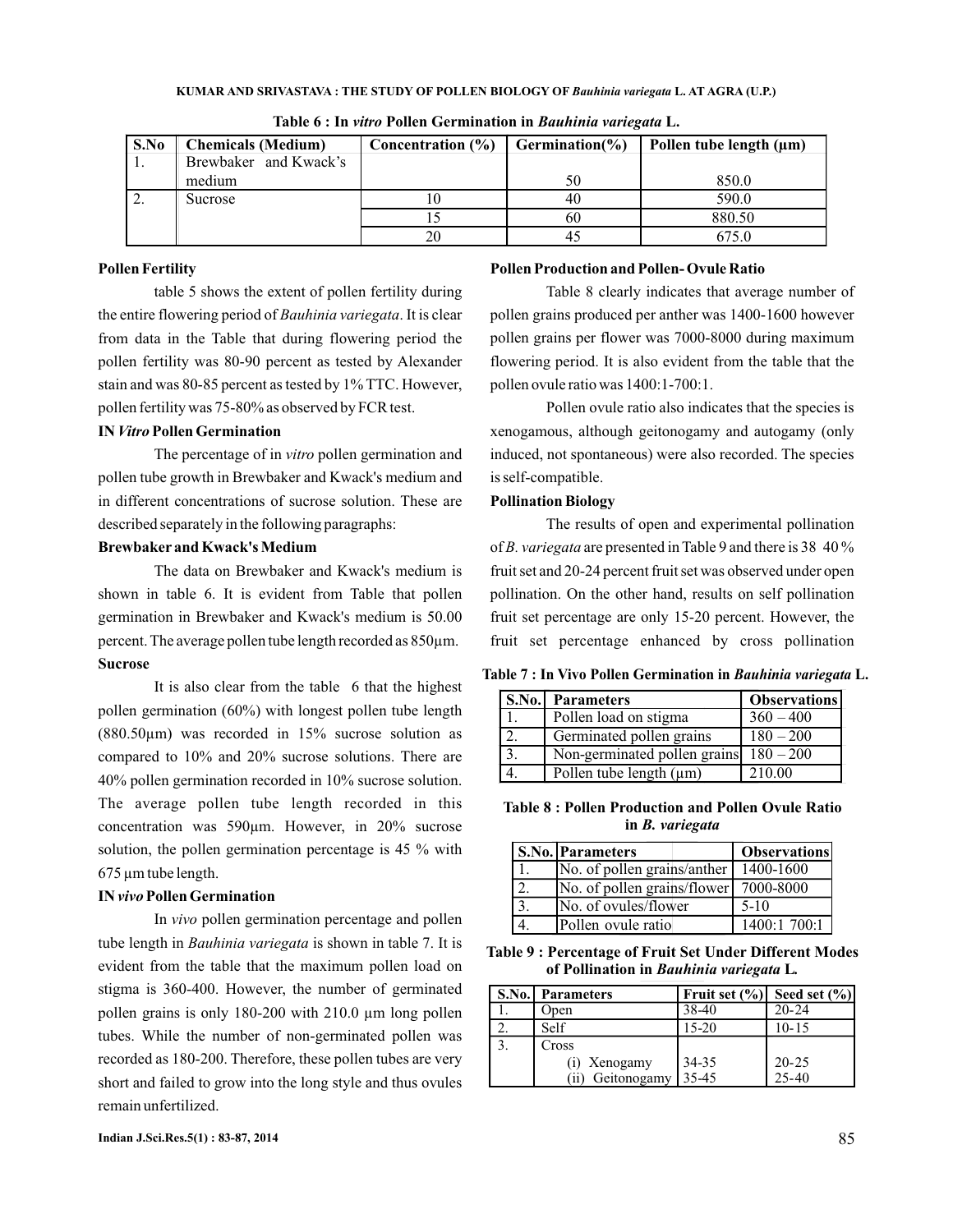| S.No. | <b>Zoological Name</b>     | Common        | <b>Vector Order</b> | Syndrome     | <b>Nature</b> |
|-------|----------------------------|---------------|---------------------|--------------|---------------|
|       |                            | <b>Name</b>   |                     | term         |               |
| 1.    | Apis cerana                | Honey bees    | Hymenoptera         | Palaenophily | PC.           |
| 2.    | Apis mellifera             | Honey bees    | Hymenoptera         | Palaenophily | PC            |
| 3.    | Papilio polytes            | Mormon        | Lepidoptera         | Palaenophily | PC            |
|       |                            | butterfly     |                     |              |               |
| 4.    | Xylocopa iridipennis       | Bamboo        | Hymenoptera         | Palaenophily | PC.           |
|       |                            | carpenter bee |                     |              |               |
| 5.    | Polistis orientalis        | Wasps         | Hymenoptera         | Palaenophily | <b>NR</b>     |
| 6.    | Macroglossum stellatarum   | Hawknoth      | Lepidoptera         | Palaenophily | <b>NR</b>     |
| 7.    | <b>Blissus leucopterus</b> | Chinch bug    | Hemiptera           | Palaenophily | <b>NR</b>     |
| 8.    | Calypte halenae            | Humming bird  | Trochiliformes      | Ornithophily | PC & NR       |
| 9.    | Psittacula krameri         | Parrot        | Psittaciformes      | Ornithophily | NR.           |

Table 10 : Floral Visitors and Pollinators of Bauhinia variegata L.

PC = Pollen collector; NR = Nectar robber

| S.No. | Pollinators                | Visitation time                   | Nature    |
|-------|----------------------------|-----------------------------------|-----------|
| 1.    | Apis cerana                | $7.00$ am $- 10.00$ am            | PC.       |
| 2.    | Apis mellifera             | 7.00 am $-9.00$ am                | PC.       |
| 3.    | Papilio polytes            | $12.00am - 5.00pm$                | PC.       |
| 4.    | Xylocopa iridipennis       | $6.00$ pm $-10.00$ pm             | PC & NR   |
| 5.    | Polistis orientalis        | $5.00 \text{pm} - 9.00 \text{pm}$ | <b>NR</b> |
| 6.    | Macroglossum stellatarum   | $8.00$ am $- 9.00$ am             | <b>NR</b> |
| 7.    | <b>Blissus leucopterus</b> | $8.00am - 8.45am$                 | <b>NR</b> |
| 8.    | Calypte halenae            | $9.00$ am $-11.00$ am             | <b>NR</b> |
| 9.    | Psittacula krameri         | 10.00-12.00 am                    | NR&PC     |

Table 11 : Time of Visitation and Visitation Rate of Pollinators in Bauhinia variegata L.

PC = Pollen collector; NR = Nectar robber

(xenogamy and geitonogamy). The percentage of fruit is 34- 35 percent by Xenogamy and 35-45 percent by geitonogamy respectively. It is also clear from Table that there is 34-40 seed set percentage on open pollination and 10-15 seed set percentage by self pollination. There are considerable differences was obtained by xenogamy and geitonogamy. The percentage of seed set is 20-25 percent by Xenogamy and 25-40 percent by geitonogamy respectively. **Floral Visitors**

It is evident from Table…. that the floral visitors of B. variegata are Honey bees (Apis cerana, Apis mellifera), Mormon butterfly (Papilio polytes) Bamboo carpenter bee (Xylocopa iridipennis), wasps (Polistis orientalis) Macroglossum stellatarum (Hawk moth), Blissus *leucopterus* (Chinch bug) and *Calypte halenae* (Humming bird) and *Psittacula krameri* (parrot). These belong to different orders viz. Hymenoptera, Lepidoptera, Coleoptera, Hemiptera, Trochiliformes and Psittaciformes.

It is interesting to note that all of them are not pollen carrier. Among 9 vectors, only four are pollen carrier as evident by the presence of pollen on their body parts. On the basis of their visitation rate, pollen load on their body parts, *Apis* mellifera, Apis cerana and Mormon butterfly are found to be the most efficient pollinators. Beside, wasp ( *Polistis orientalis*) also shows a remarkable amount of pollen load on their body parts.

The insects visiting the flower were Chinch bug, Bamboo carpenter bee and Hawk moth. The visitation rate of these insect are low and pollen load on their body parts of these insect are more or less negligible. Therefore, it is revealed that these insect are not effective pollinators of the flowers of *B. variegata*.

## **Time of Visitation and Visitation Rate of Pollinators**

The visitation time of insect and their rate has been described in table 11. It is evident from Table that Honey bee, Mormon butterfly, Bamboo carpenter bee, Wasps